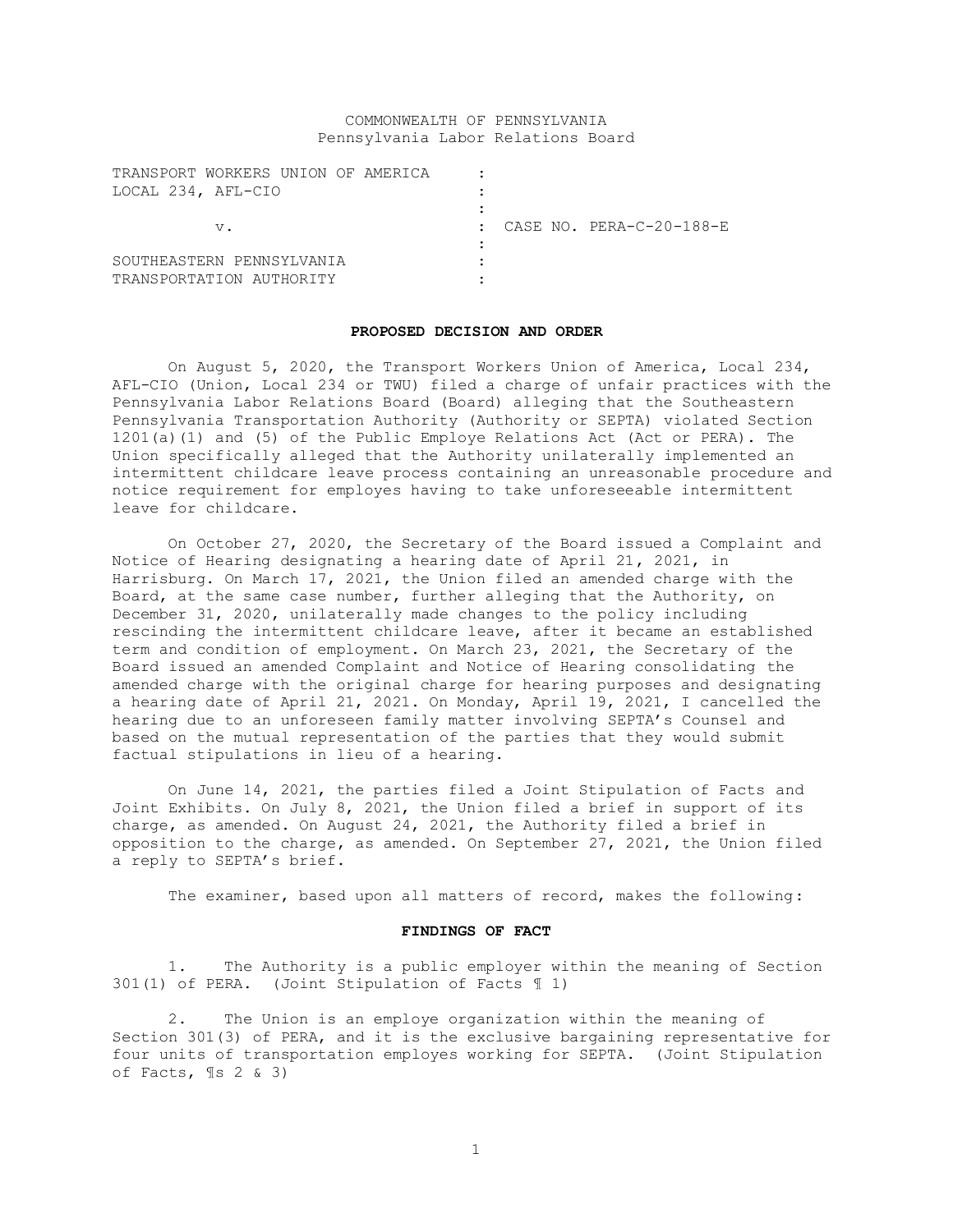3. The Union and the Authority are parties to four collective bargaining agreements (CBAs), effective from November 7, 2016, through October 31, 2021. (Stipulation of Facts, ¶ 4; Joint Exhibit 1)

4. The CBAs establish an attendance point system (Point System), pursuant to which employes are assessed attendance points for various attendance related infractions. (Joint Stipulation of Facts, ¶ 5; Joint Exhibit 1, Appendix I, pg. 168)

5. The CBAs also establish a process by which employes can apply for leaves of absences. (Joint Stipulation of Facts, ¶ 6, Joint Exhibit 1, § 901 at pg. 138)

6. At the start of the COVID pandemic, SEPTA and the Union began meeting regularly by phone to discuss issues pertaining to the COVID pandemic, including the use of personal protective equipment, cleaning and sanitation practices, and attendance and leave issues, including the Families First Coronavirus Response Act (FFCRA). (Joint Stipulation of Facts, ¶ 7)

7. On March 13, 2020, the Union published its "On The Move" newsletter to its members. (Joint Stipulation of Facts, ¶ 8; Joint Exhibit 2)

8. In the newsletter, the Union reported to its members that, on March 5, 2020, the Authority agreed to provide cleaning materials, institute a sanitizing program of vehicles and facilities and order a large amount of protective equipment. (Joint Exhibit 2)

9. The letter also provided as follows:

If you can't report to work due to the closure of schools, or the effect of a county-wide or state-wide quarantine, you can use paid or unpaid leave, including vacations, paid personals and earned days off, etc. Of course, if you can't work because you are sick you are entitled to paid sick leave under the contract. And don't forget the no-layoff clause.

The actions taken by SEPTA are a start, but they are not enough. SEPTA must also protect the income of our members *who are not sick, but can't report* to work as a result of the coronavirus.

As far as the Union is concerned, TWU members who have used their paid and unpaid leave, but are unable to work as a result of a quarantine, including one that is the result of exposure to a coworker with the virus, should receive "paid coronavirus leave," based on the contractual "40 hour guarantee." As we write, the U.S. House of Representatives is voting to provide "income protections" to those forced out of work as a result of the coronavirus. We will challenge SEPTA to do the same.

(Joint Exhibit 2)(emphasis original)

10. On or about March 13, 2020, the Philadelphia Public Schools closed due to the COVID pandemic. (Joint Stipulation of Facts ¶ 9)

11. At about the same time, many other schools and childcare facilities servicing the children of bargaining unit members also closed. (Joint Stipulation of Facts, ¶ 10)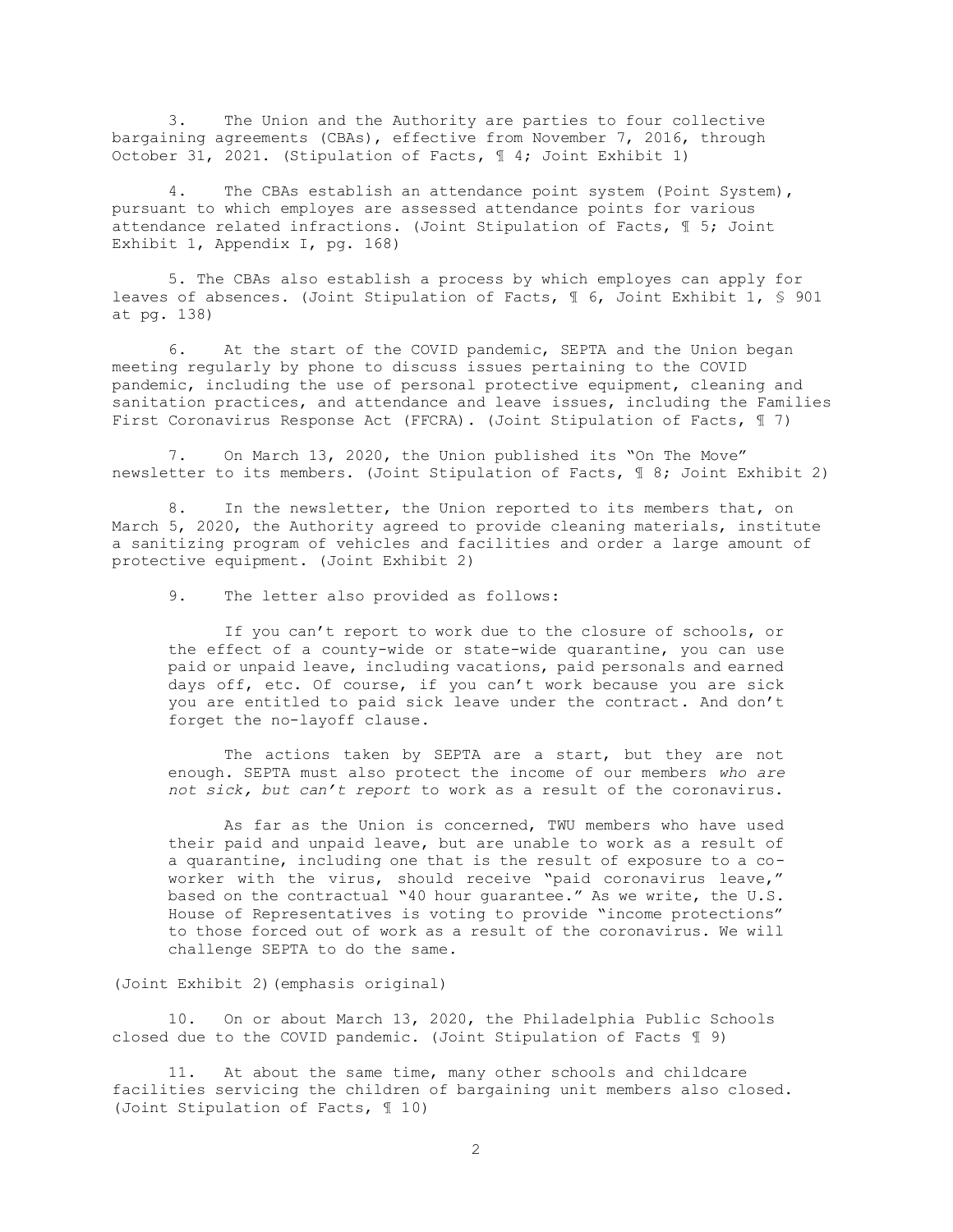12. In response to the COVID crises, on or about March 16, 2020, SEPTA began holding the Point System in abeyance and notified the bargaining unit employes of this change at about the same time. When SEPTA made this notification, it did not identify a date on which it would resume the Point System. (Joint Stipulation Facts, ¶ 11)

13. On or about March 18, 2020, the President [of the United States] signed into law the FFCRA passed by Congress. The law went into effect on April 1, 2020. (Joint Stipulation of Facts, 112)

14. As a covered employer, SEPTA was required to provide employes with the FFCRA mandated Emergency Paid Sick Leave (EPSL) and Emergency Family Medical Leave (EFML) for certain COVID-related qualifying reasons. (Joint Stipulation of Facts, ¶ 13)

15. One of the qualifying reasons for FFCRA leave was if the employe was caring for their child whose school or place of care was closed or unavailable due to COVID precautions. (Joint Stipulation of Facts, ¶ 14)

16. SEPTA notified employees that, effective March 29, 2020, it would resume the Point System for certain attendance deviations. Specifically, SEPTA continued to excuse "sick call offs" and "call offs by an employe to care for their child that resulted from a COVID related school closing" from the Point System. However, all other attendance deviations were subject to points under the Point System established in the CBAs, as was applicable prepandemic. (Joint Stipulation of Facts, ¶ 15; Joint Exhibit 3)

17. SEPTA's notification provided as follows:

#### **NOTICE**

**EFFECTIVE MARCH 29, 2020 AT 12:00 A.M. ALL SICK CALL OFFS WILL BE EXCUSED FROM THE ASSESSMENT OF POINTS UNDER THE ATTENDANCE POINT SYSTEM (APS). ADDITIONALLY, CALL OFFS BY AN EMPLOYEE TO CARE FOR THEIR CHILD THAT RESULTED FROM A COVID-19 RELATED SCHOOL CLOSING WILL ALSO BE EXCUSED. ALL OTHER DEVIATIONS (i.e. Late, Miss, AWOL) WILL NOW BE SUBJECT TO POINTS UNDER THE APS.**

(Joint Exhibit 3)(emphasis original)

18. On April 1, 2020, the United States Department of Labor (DOL) issued regulations providing further guidance on the implementation of the FFCRA. Under those regulations, employers were not required to provide intermittent leave under the FFCRA. (Joint Stipulation of Facts, ¶ 16; Joint Exhibit 4)

19. The FFCRA provides for both the Emergency Paid Sick Leave Act and the Emergency Family and Medical Leave Expansion Act. SEPTA is a public employer covered by the mandates of the FFCRA. By its own terms, the rights, benefits and mandates under the FFRCA are only available between April  $1$ , 2020, and December 31, 2020. (Joint Exhibit 4)

20. The EPSLA requires covered employers, among other things, to provide eligible employes up to two weeks or 80 hours of paid sick leave at full pay when the employe is subject to quarantine or isolation related to COVID, has been advised by a health care provider to quarantine or has COVID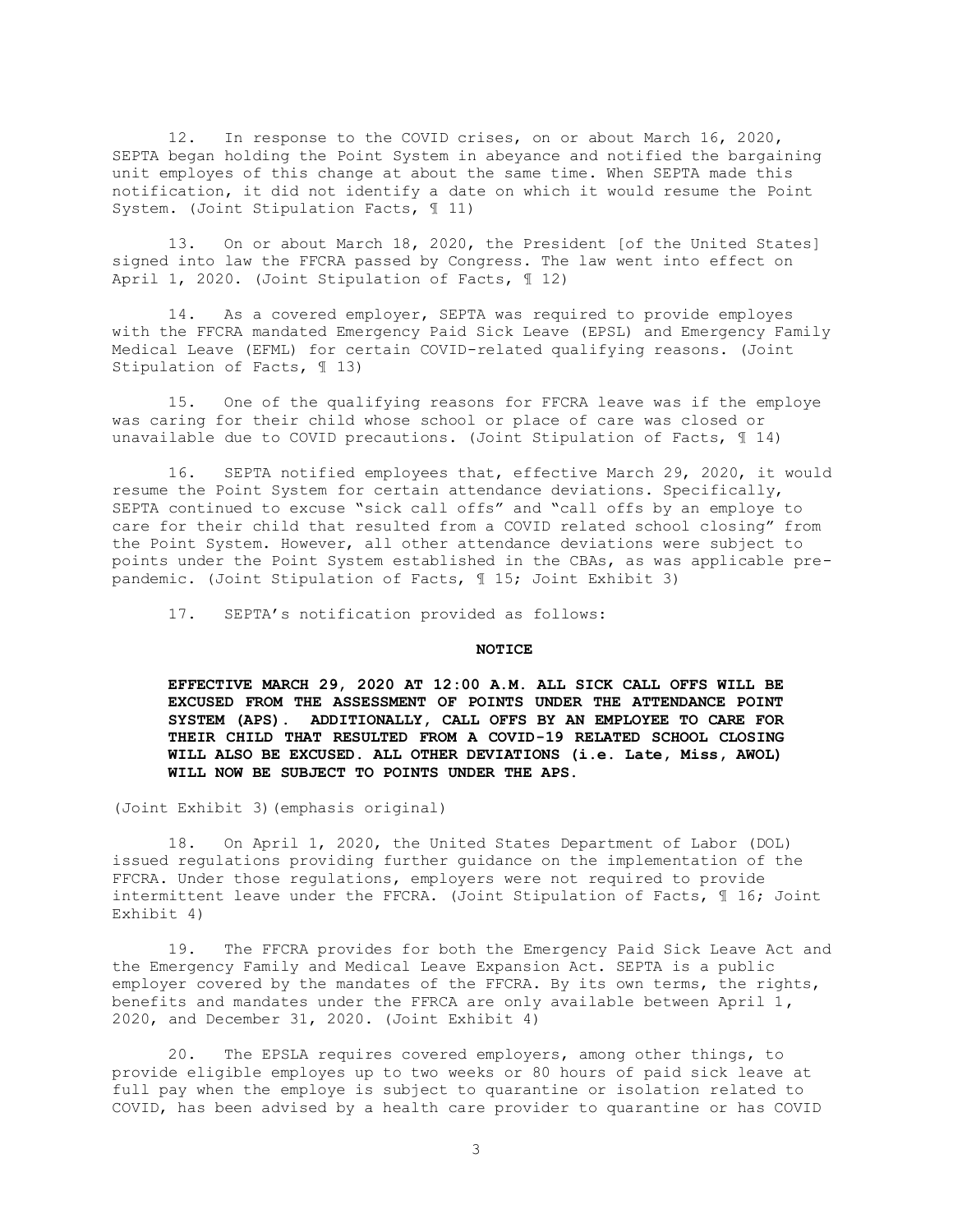symptoms or to care for a child whose school or childcare facility has closed or the childcare provider is unavailable due to COVID. (Joint Exhibit 4)

21. Employers cannot require employes to use other employer provided leave before using sick leave under the EPSLA. Nothing in the EPSLA reduces the rights or benefits of employes provided under existing employer policies or collective bargaining agreements. Employers failing to comply with the sick leave mandates of the EPSLA are subject to enforcement proceedings under the FLSA. (Joint Exhibit 4)

22. The EFMLEA requires employers to provide expanded paid family and medical leave to employes unable to work to care for their child where the child's school or childcare facility is closed due to COVID or other childcare provider is unavailable due to COVID related reasons. (Joint Exhibit 4)

23. The EFMLEA requires that employers provide 12 weeks of leave for COVID related childcare. Although the first 2 weeks under the EMFLEA are unpaid, an employe may substitute EPSLA paid leave for that period of time. The following 10 weeks must be paid under the EFMLEA. If medical and family leave are foreseeable, an employe must provide notice to the employer as soon as practicable. (Joint Exhibit 4)

24. Intermittent leave may be taken under the FFRCA, but the statute does not require employers to make intermittent leave available and provides that intermittent leave can only be taken by way of agreement between the employe and the employer. (Joint Exhibit 4)

25. On April 28, 2020, the Union published another "On the Move" newsletter for its members. (Joint Stipulation of Facts, ¶ 17; Joint Exhibit 5)

26. The Union's April 28, 2020 newsletter provides, in relevant part, as follows:

SEPTA has suspended the attendance point system to make it easier for sick employees to stay home without incurring disciplinary action. . . . .

The usual documentation and waiting time to receive sick benefits has been waived.

SEPTA is providing full pay to employees who have tested positive for COVID-19 and to those sent home as a result of having contact with a co-worker who tested positive, over and above the requirements of the recently enacted COVID-19 legislation.

SEPTA is quarantining employees beyond the guidance issued by the CDC.

Employees at greater risk to the virus are allowed to take sick leave, even though they are not actually sick.

. . . .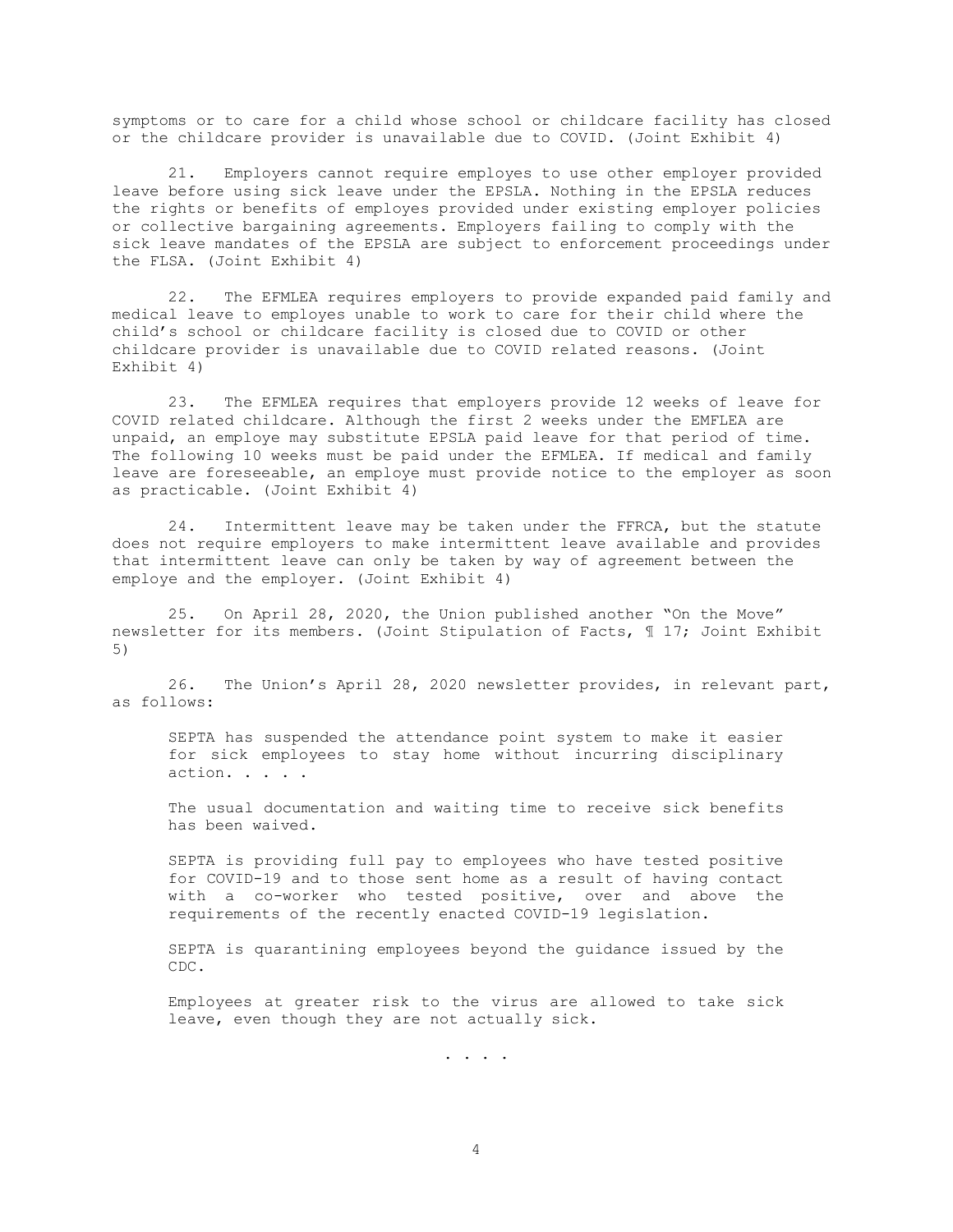Due to the reduction in ridership, weekday schedules have been dramatically reduced, allowing operators to work four days on and three days off, at the 40 hour guarantee.

. . . .

(Joint Exhibit 5)

27. At a meeting held on or about April 28, 2020, SEPTA and the Union discussed resuming the entire Point System. There was no agreement as to when the Point System would be resumed in its entirety. (Joint Stipulation of Facts,  $\mathbb{I}$  18)

28. On May 15, 2020, SEPTA informed the Union and the bargaining unit members that, effective May 18, 2020, SEPTA would resume issuing attendance points for certain attendance deviations as outlined in the CBAs. Specifically, SEPTA would resume issuing attendance points for certain "Emergency At Home" and "Sick At Home" call offs. (Joint Stipulations of Fact, ¶ 19; Joint Exhibit 6)

29. On or about June 4, 2020, SEPTA and the Union discussed the implementation of several COVID related safety protocols. Specifically, SEPTA notified the Union that, effective June 8, 2020, it would begin conducting employe temperature screenings and waive the three-day waiting period for receiving sick benefits. SEPTA also notified the Union that it would resume assessing attendance points for all remaining attendance related circumstances outlined in the CBAs, except that SEPTA would not assess attendance points to any employe who was: (1) sent home pursuant to a temperature screening; (2) using FFCRA leave; or (3) using the "SEPTA 80." The "SEPTA 80" referred to an additional 80 hours of paid leave that SEPTA voluntarily provided to all employes who had exhausted their EPSL under the FFCRA. (Joint Stipulation of Facts, ¶ 20)

30. On or about June 8, 2020, SEPTA resumed the Point System outlined in the CBAs in its entirety, except that SEPTA did not assess attendance points to any employe who was: (1) sent home pursuant to a temperature screening; (2) using FFCRA leave; or (3) using the "SEPTA 80." SEPTA resumed the Point System without the agreement of the Union. (Joint Stipulation of Facts,  $\mathbb{I}$  21)

31. At some point after the FFCRA became effective, SEPTA developed a process by which employes could request intermittent EFML for childcare related issues. This process was developed and implemented without the agreement of the Union. (Joint Stipulation of Facts, ¶ 22; Joint Exhibit 7)

32. SEPTA's intermittent childcare leave process provides, in relevant part, as follows:

Intermittent Child Care Leave under the FFRCA is not mandatory. However, SEPTA has decided to allow this leave with certain restrictions. This leave MUST be approved by a manager at least 2 weeks prior to the request. The request must be specific as to the days of the week requested; for example-every Tuesday and Thursday, etc. No leave will be processed until this form [included] is signed by both employee and manager. This is done so that the manager can control workforce management. If, for any reason, the leave request is not conducive to business needs, it can be denied.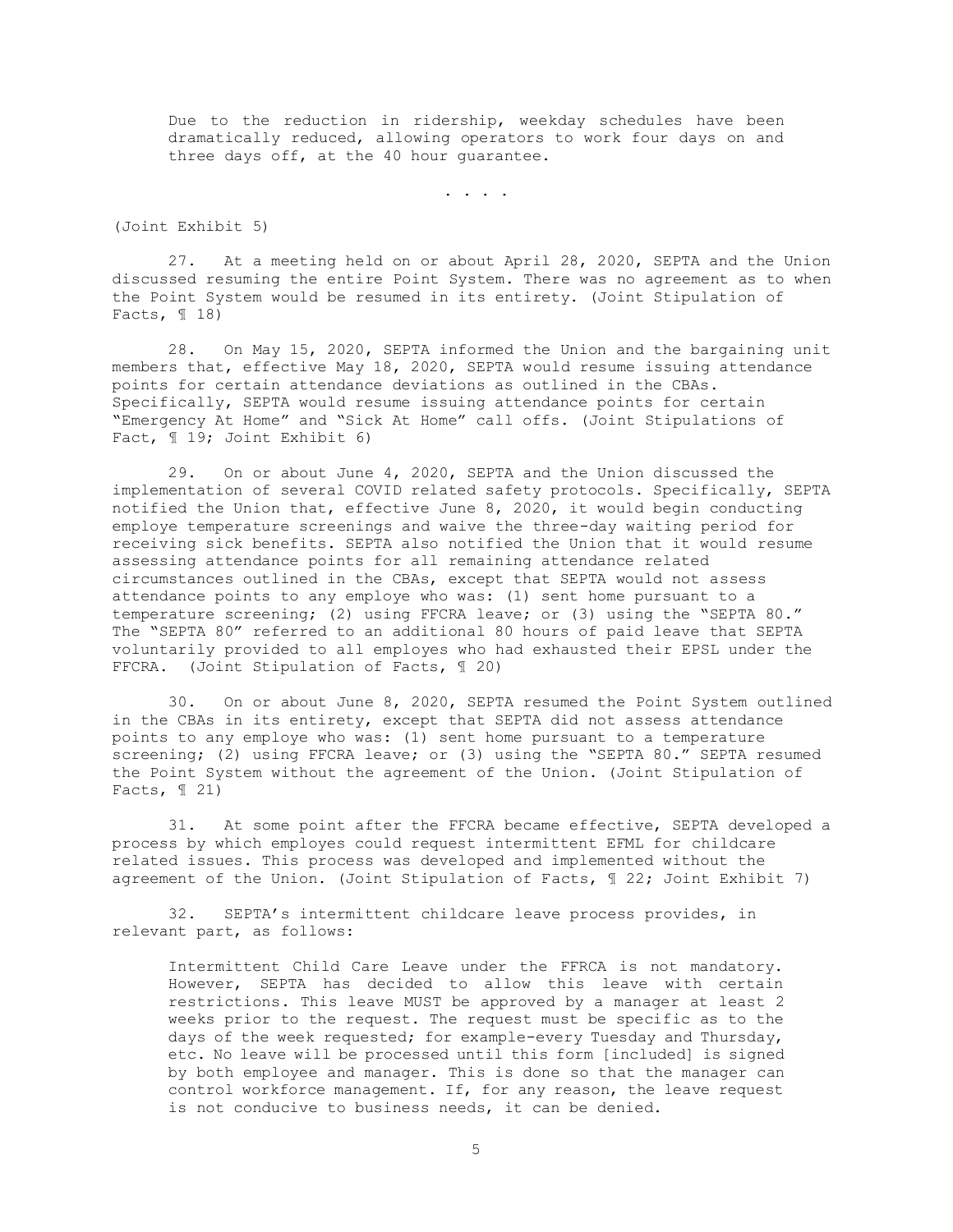Step 1. Employee requests leave from Manager. Discussions regarding day/s of the week requested.

Step 2. Manager has form and has employee complete the form. Both employee and manager sign the form.

Step 3. Manager emails form to [email address]. The form will be reviewed and forwarded to WorkPartners for approval.

Step 4. Manager will get confirmation email from WorkPartners regarding the approval or denial. The denial will only be if the employee does not have available FMLA time to use.

Step 5. Employee is paid for the approved days in accordance with the payroll process for Child Care Leave (2/3 pay).

# **ALL CHILD CARE LEAVE REQUESTS MUST BE IN FULL DAY INCREMENTS. NORMAL CALL OUT PROCEDURES APPLY**.

All Child Care Leave approvals will be for 30 days. After that time, the employee will need to reapply and be prepared to submit new documentation to support the leave.

# **PLEASE UNDERSTAND THAT MANAGERS ARE RESPONSIBLE FOR ALL SUBMISSIONS OF INTERMITTENT CHILDCARE LEAVE FORMS. NO LEAVES WILL BE PROCESSED WITHOUT THE SIGNED FORM SENT BY A MANAGER.**

(Joint Exhibit 7)(emphasis original)

33. At no point during the COVID pandemic did the Union go on strike. (Joint Stipulation of Facts, ¶ 23)

34. On or about August [5], 2020, the Union filed the first unfair practice charge. (Joint Stipulation of Facts, ¶ 24)

35. On November 13, 2020, SEPTA sent a letter to the Union regarding the availability of leaves of absences under the CBA. (Joint Stipulation of Facts, ¶ 25; Joint Exhibit 8)

36. The November 13, 2020 letter from Chad Cuneo, Chief Labor Relations Officer for SEPTA, provides, in relevant part, as follows:

This letter is pursuant to our recent discussion concerning employees who have depleted the 12 weeks of expanded family and medical leave under the FFCRA but still have childcare issues due to their child's school only offering at-home remote learning.

. . . .

We discussed [an employe], who was afforded a 30 day unpaid leave of absence after depleting the 12 weeks-of expanded family medical leave under the FFCRA due to childcare issues, and has requested an additional leave of absence.

Due to the unique circumstances involved in the COVID 19 Pandemic, she will be granted an additional 30 day unpaid leave of absence by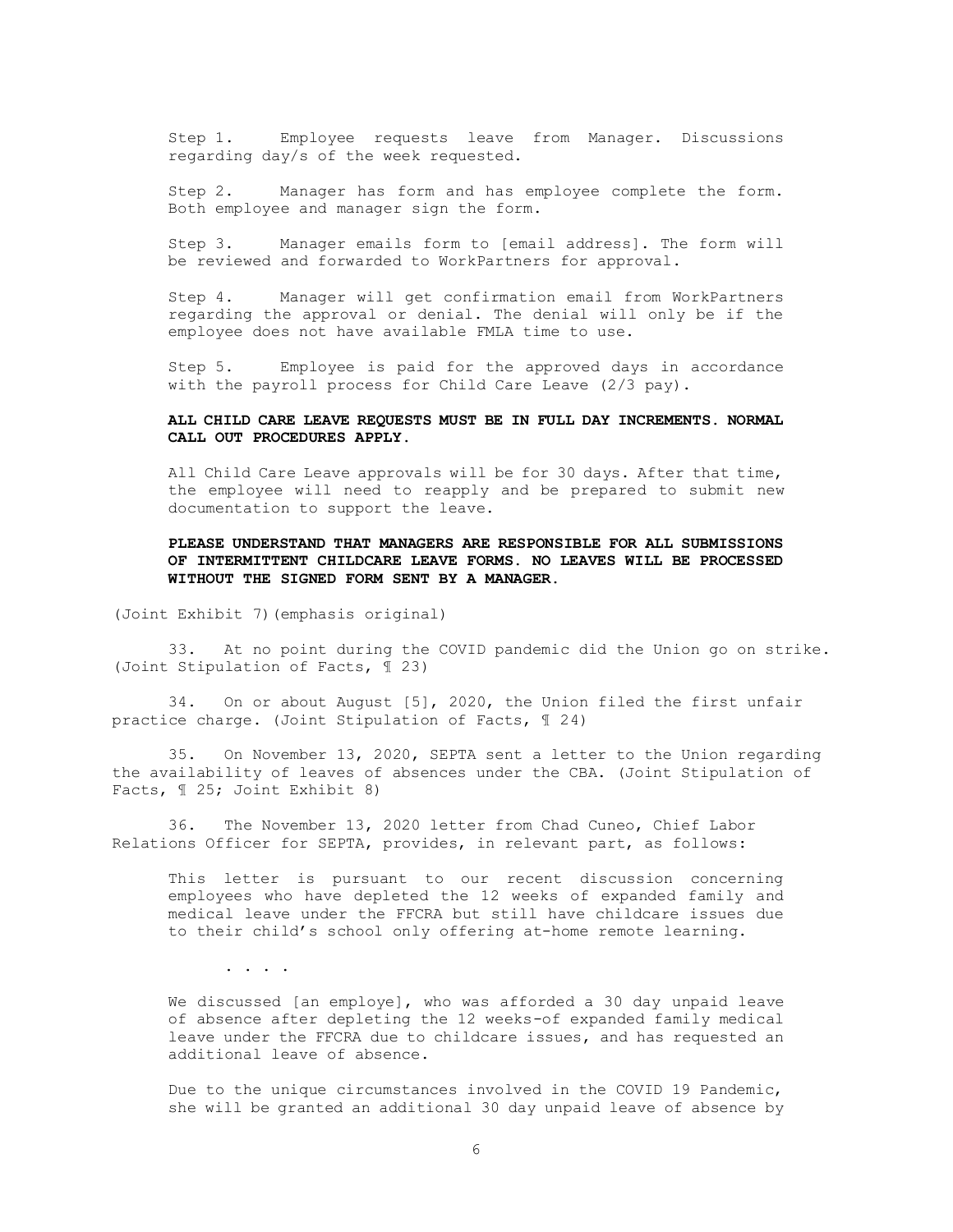Chief Officer Mike Liberi. . . . We agree that she will not be considered for any additional leaves of absence for a 12 month period beginning December 15, 2020.

(Joint Exhibit 8)

37. On November 30, 2020, SEPTA sent a letter to the Union responding to the Union's November 12, 2020 letter. (Joint Stipulation of Facts, ¶ 26; Joint Exhibit 9)

38. Mr. Cuneo's November 30, 2020 letter provides, in relevant part, as follows:

You wrote in objection to the Authority's requirement for two weeks' notice for the use of intermittent childcare leave under the Families First Coronavirus Response Act (FFCRA) and the Authority's "…position that bargaining unit members can get paid time off to quarantine only on one occasion."

First, as of August 28, 2020 the requirement for advanced notice for the use of intermittent childcare leave under the FFCRA was discontinued.

Your second contention, that the Authority has taken the position that employees are granted paid time off to quarantine on only one occasion, is inaccurate.

Employes who must quarantine due to a COVID-19 issue are initially afforded 80 hours of emergency paid sick leave under the FFCRA. In the event an employee has exhausted the 80 hours of FFCRA paid leave and subsequently must quarantine due to a positive for COVID-19 test or close contact with a COVID-19 infected coworker in the workplace, SEPTA affords the employee an additional 80 hours of paid leave. If an employee has any subsequent or other COVID-19 related absence or quarantine, employees may use sick leave and may apply for and receive their contractual paid sick benefits.

(Joint Exhibit 9)

39. Consistent with the FFCRA, SEPTA provided EPSL and EFML until December 31, 2020. SEPTA did not solicit, or receive, the agreement of the Union with respect to the statutory end of the FFCRA. (Joint Stipulation of Facts,  $\mathbb{I}$  27)

40. On or about December 17, 2020, the Union sent a letter to SEPTA. SEPTA responded by letter, dated January 19, 2021. (Joint Stipulation of Facts, ¶ 28; Joint Exhibit 10)

41. In the Union's December 17, 2020 letter to SEPTA, Brian Pollitt, the Union's Executive Vice President stated, in relevant part, as follows:

**COVID Related Child Care Leave**. While SEPTA has modified its draconian policy on child care leave, which previously required two weeks' notice, parents with child care needs are still not being accommodated under SEPTA's policy. SEPTA's rigid child care leave policy negative affects all of our members, but has had a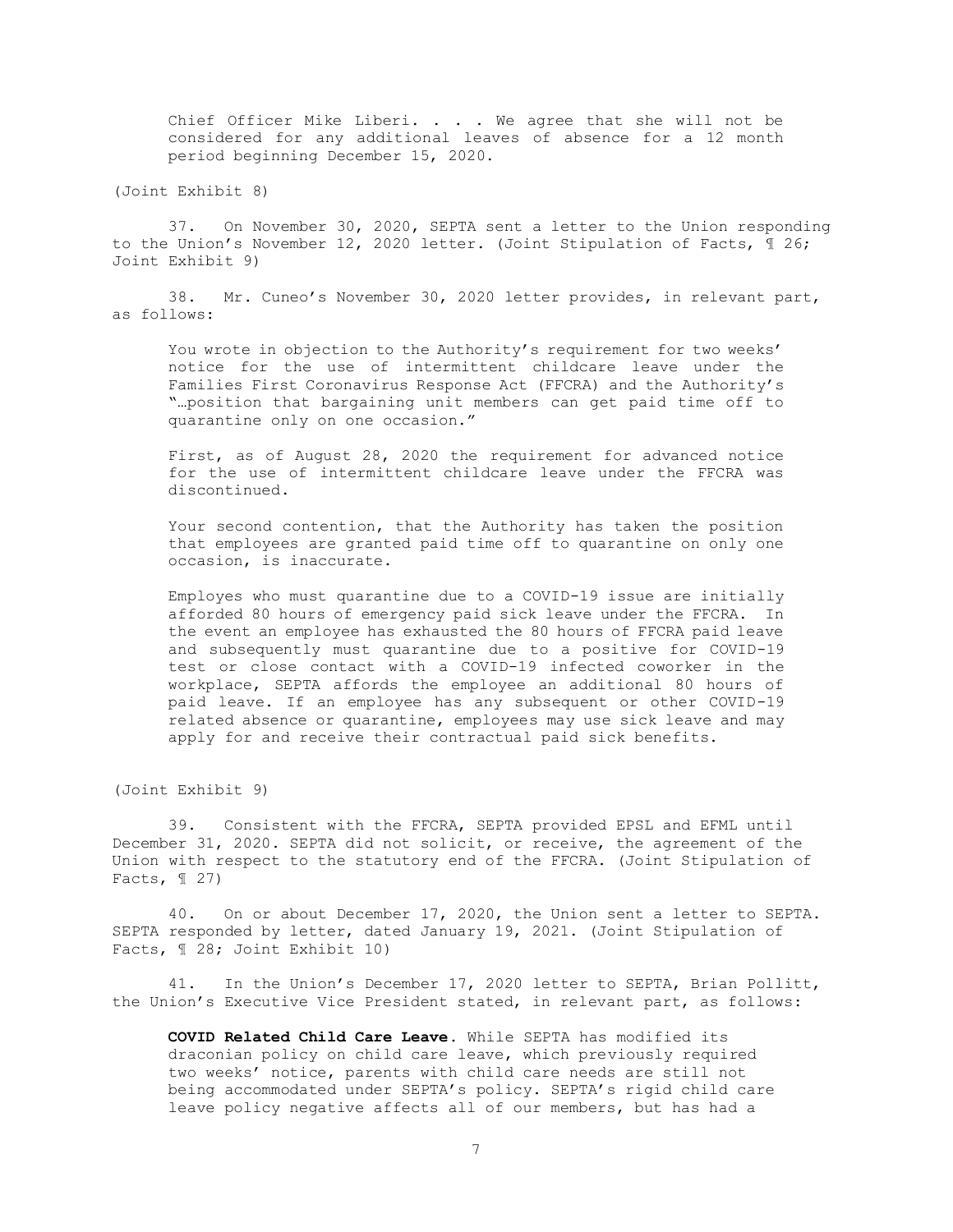disproportionately negative impact on women, who unfortunately still bear the lion's share of childcare responsibilities in our society. In addition to being deprived of financial support, parents forced to take child care leave are subject to SETPA's attendance point system leading to discipline, discharge, and/or resignation.

(Joint Exhibit 10)

42. Mr. Cuneo's January 19, 2021 response to the Union's December 17, 2020 letter, which addressed multiple points raised by the Union, provides, in relevant part, as follows:

## **COVID Related Childcare Leave**

Under the [FFCRA], SEPTA employees could utilize up to 12 weeks of paid leave to care for their child in the event of the Child's school or place of care was closed, or the school was offering remote learning only. It should also be noted that SEPTA allowed this leave to be used intermittently for the benefit [of] our employees, which was not required by the FFCRA, but was a discretionary decision for employers.

Additionally, in the event an employee had depleted the 12 weeks of paid childcare leave, SEPTA has allowed employees to utilize the contractual leave of absence to attend to childcare needs. With the expiration of the FFCRA on December 31, 2020, SEPTA continues to allow employees to utilize leaves of absences to attend to childcare needs subject to approval by their manager.

(Joint Exhibit 10)

43. On or about March [17], 2021, the Union filed an amendment to the original unfair practice charge alleging that this second change also violated PERA. (Joint Stipulation of Facts, § 29)

44. Neither SEPTA nor the Union is aware of any employe who was denied intermittent EFML childcare leave because the employe failed to provide enough notice of the requested leave. (Joint Stipulation of Facts, § 30)

#### **DISCUSSION**

The Union argues in its brief that, on or about March 16, 2020, schools and childcare facilities in the Philadelphia region closed, requiring parents to stay home with their children. In response, the Authority suspended its Point System, which is outlined in the CBAs, to prevent the discipline and discharge of many employes, while maintaining public transportation operations. The Union further maintains that the favorable suspension of the entire Point System at that time is not the subject of the unfair practice charge, although it constituted an unlawful unilateral change in employment conditions and a repudiation of the CBAs. (Union Brief at 1). However, argues the Union, employes came to reasonably rely on having the Points System held in abeyance. (Union Brief at 1). The Union contends that, on June 8, 2020, after almost 3 months of not assessing attendance points for call offs by employes for childcare reasons, SEPTA "abruptly" began assessing attendance points for those absences. (Union Brief at 1). And then around June 16, 2020,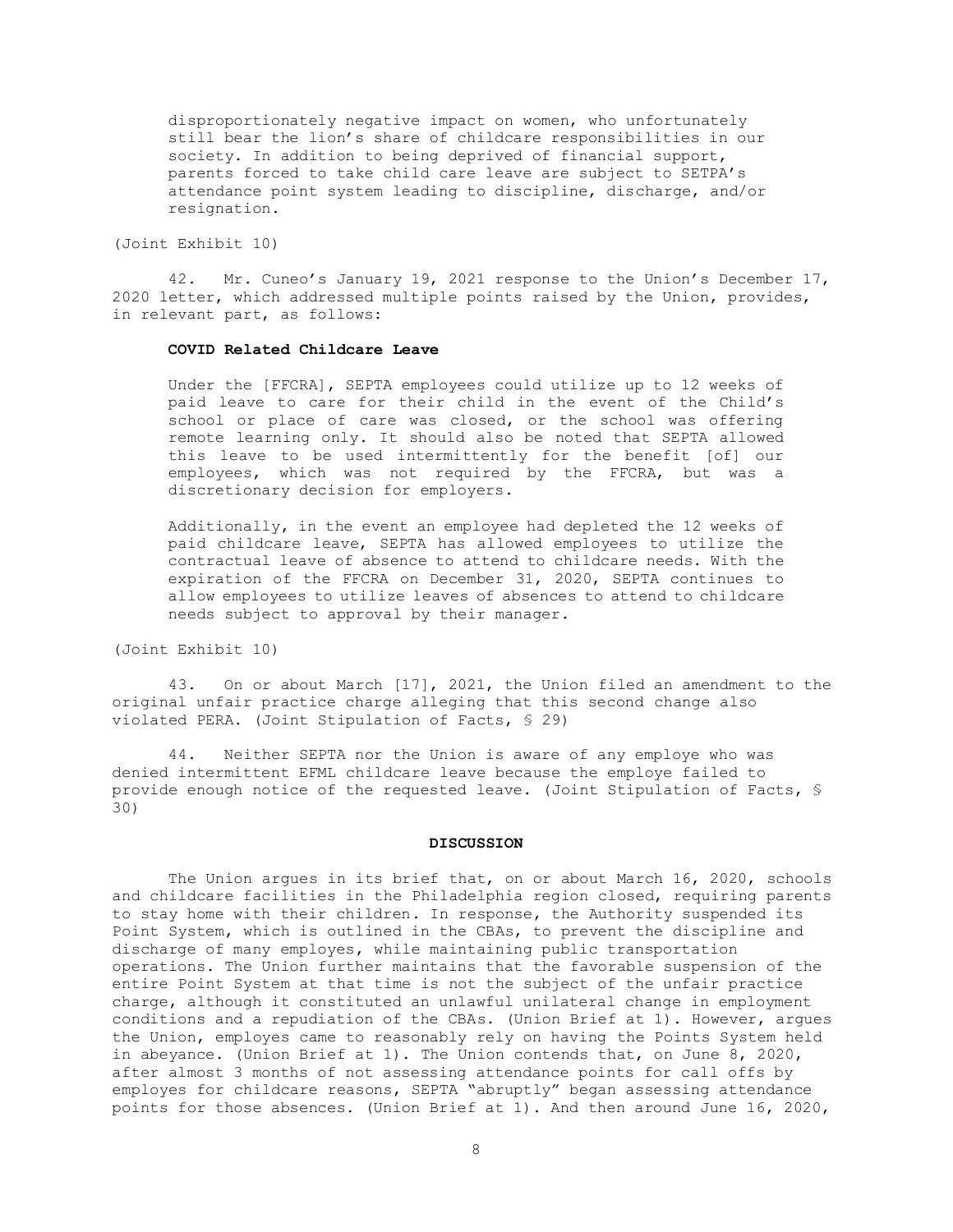to provide some relief for those parents who had been able to call off for childcare, the Authority announced that it was voluntarily adopting a policy that would allow employes to take intermittent childcare leave using both the FFCRA and additional leave provided by the Authority. (Union Brief at 1-2).

SEPTA's intermittent childcare leave policy in conjunction with the reinstated Point System, argues the Union, placed employes at risk of discipline to a greater degree than existed under the childcare leave system in place between March 16, 2020, and June 8, 2020, i.e., the point system in partial abeyance. (Union Brief at 2). The pandemic attendance policy included individuals who had already used their allotted leave and who could thereunder take unlimited unpaid leave for childcare, while the new childcare policy did not include those individuals. (Union Brief at 2). The childcare policy also instituted a more onerous application process by requiring two weeks' notice such that employes experiencing intermittent childcare emergencies could not take advantage of it and would be assessed points instead, while the pandemic attendance policy allowed for unpaid leave with little or no notice. The Union posits that the pandemic attendance policy and the intermittent childcare leave policy are mandatory subjects of bargaining under PERA. (Union Brief at  $6-8$ ). The Union further contends that by June  $8$ , 2020, the pandemic attendance policy had become an established term and condition of employment because a reasonable employe would have expected that policy to continue as long as schools remained closed due to COVID. (Union Brief at 8-11).

SEPTA argues that the Union's charges and claims related to the Authority's temporary suspension and then resumption of the Point System are outside the scope of the original charge filed on August 5, 2020, and the amended charge filed on March 17, 2021. SEPTA further contends that claims relating to the Point System were untimely raised for the first time in the Union's brief. (Authority Brief at 7-8).

In its reply brief, the Union argues that, with respect to the allegation that SEPTA unlawfully changed the Point System, the Board's regulations do not require the Union to include in its specification of charges a reference to the state of affairs to which the Union is seeking to return, which is the Point System in effect between March 16, 2020, and June 8, 2020. The Union asserts that the allegation in the charge is that SEPTA changed from one childcare leave policy and process to a less favorable one. The Union's reply brief states: "Petitioner alleged that one childcare leave policy, the Pandemic Attendance Policy, was unilaterally changed to a less favorable one, the Childcare Policy, and that said change was completed on or about June 16, 2020, with the unilateral implementation of the Intermittent Childcare Leave Process; that Respondent voluntarily adopted and applied to both FFCRA leave and its voluntarily instituted 'SEPTA 80 leave.'" (Union Reply Brief at 2). In the nutshell, the Union is arguing that the implementation of the intermittent childcare leave policy on June 16, 2020, effectuated changes to the pandemic Point System policy already in effect at the time and the two policies are inextricably linked.

However, neither the original charge filed on August 5, 2020, nor the amended charge filed on March 17, 2021, mentioned any changes to the Point System, either directly or as a consequence of the implementation of the intermittent childcare leave policy. In its charge, the Union alleges that "on or about June 16, 2020, SEPTA repudiated its obligation to bargain with the Union over a unilaterally developed and imposed intermittent childcare leave process, providing for an unduly burdensome procedure to obtain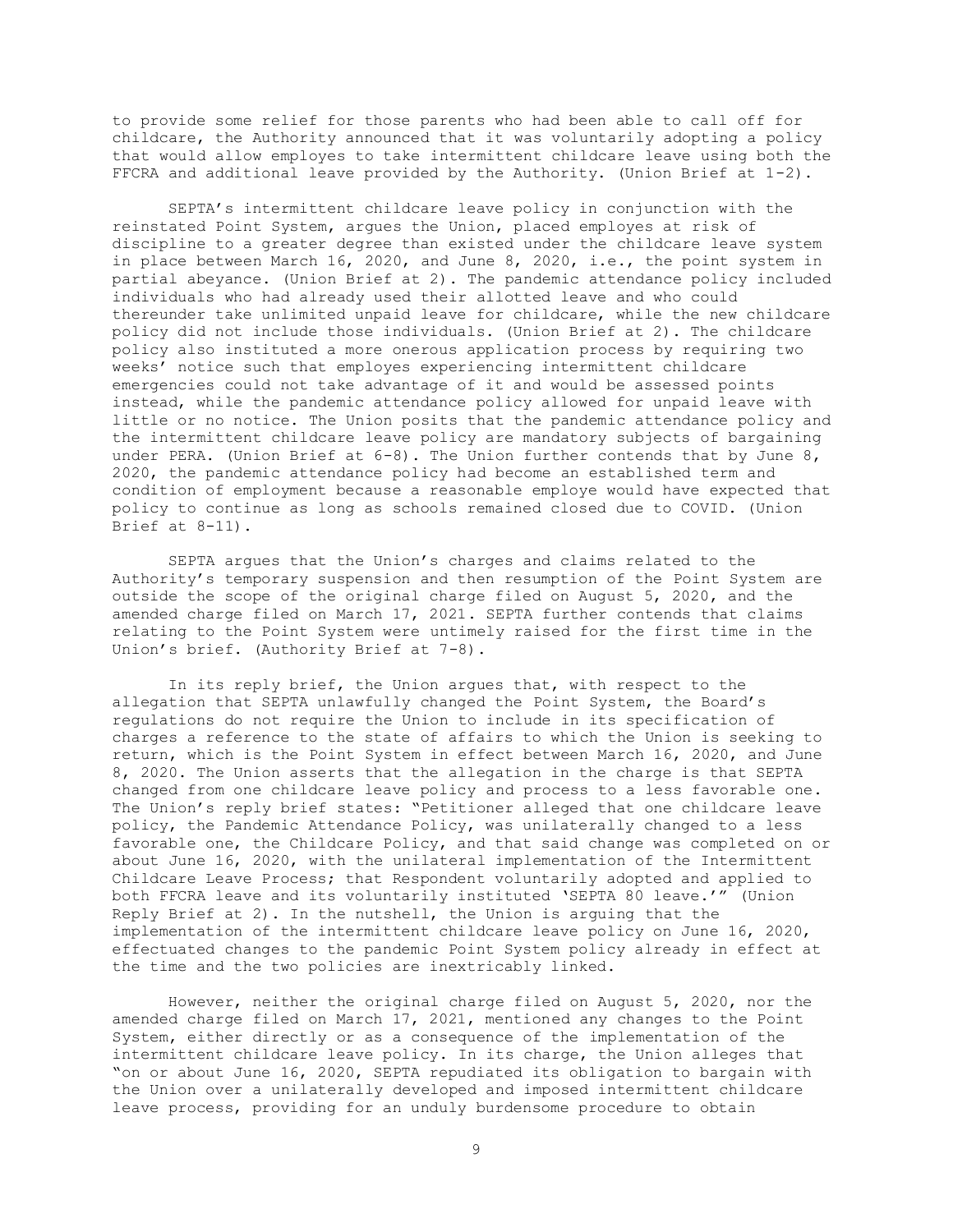intermittent childcare leave and an unreasonable notice requirement for employees having to take intermittent childcare leave." The Union attached to its charge SETPA's intermittent childcare leave policy which delineates the requirements for employes to obtain approval for intermittent childcare leave. The Union did not attach or reference the Point System and there is no telling from the charge that the intermittent childcare policy may have had any alleged effect on the pandemic Point System already in place. The specification of charges is explicitly limited to the new "burdensome" procedures for obtaining approval for intermittent childcare leave.

In its brief, the Union clearly complained about the point system being changed on June 16, 2020, when SEPTA began "abruptly" assessing attendance points for childcare absences. However, whatever changes to the pandemic Point System that resulted from the implementation of the intermittent childcare leave process were not raised or preserved in the charge. Accordingly, neither SEPTA nor the Board was placed on notice by the Union that changes to the pandemic Point System were part of the Union's claims for relief. Therefore, any claims related to the alleged changes to the Point System between March 16, 2020, and June 16, 2020, were waived and were untimely raised in the Union's brief which was filed on July 8, 2021.

In its reply brief, the Union argues that the point system was in fact discussed during a pre-hearing video conference with me and the attorney for SETPA, thereby placing both SEPTA and the Board on notice of its claims related to changes in the point system. The Union also contends that its subpoena requests for documents clearly placed SEPTA and the Board on notice of the Union's intent to include claims regarding the point system changes. However, the pre-hearing conference on April 6, 2021, and the subpoena requests about 2 weeks later are well beyond the four-month statute of limitations period to preserve a claim under PERA and are inadequate means of officially preserving those claims. As the Union recognizes, the Board's regulations require that the initial pleading be a well-articulated recitation of the alleged nature of each particular act, 34 Pa. Code § 95.31(b)(3), and the Board's charge form requires that those allegations be properly notarized. Accordingly, any claims relating to the point system changes are out of time and beyond the Board's subject matter jurisdiction, whether raised for the first time in the Union's July 2021 brief or the April 2021 video conference and subpoena requests. Therefore, I will not address any alleged changes to the Point System as a separate bargaining violation.

The Union also argues that the Authority's unilateral implementation of its intermittent childcare process and policy violated SEPTA's bargaining obligations under the Act because there was no bargaining to agreement over a mandatory subject of bargaining and there was no bargaining to impasse along with a work stoppage. (Union Brief at 12-13). The Union maintains that the childcare leave policy became an established term and condition of employment by December 31, 2020, and that a reasonable employe would have expected the policy to continue as long as the ESPL reasons for leave continued, that being the closure of childcare and school facilities, or unavailability of a childcare provider, because SEPTA did not announce durational limits to the policy. (Union Brief at 11). Because SEPTA announced that it was voluntarily giving employes intermittent leave and an additional 80 hours of paid leave not required by the FFCRA, employes did not expect that those benefits would have expired with the FFCRA, but rather would expect those benefits to continue as long as schools remained closed. (Union Brief at 11-12).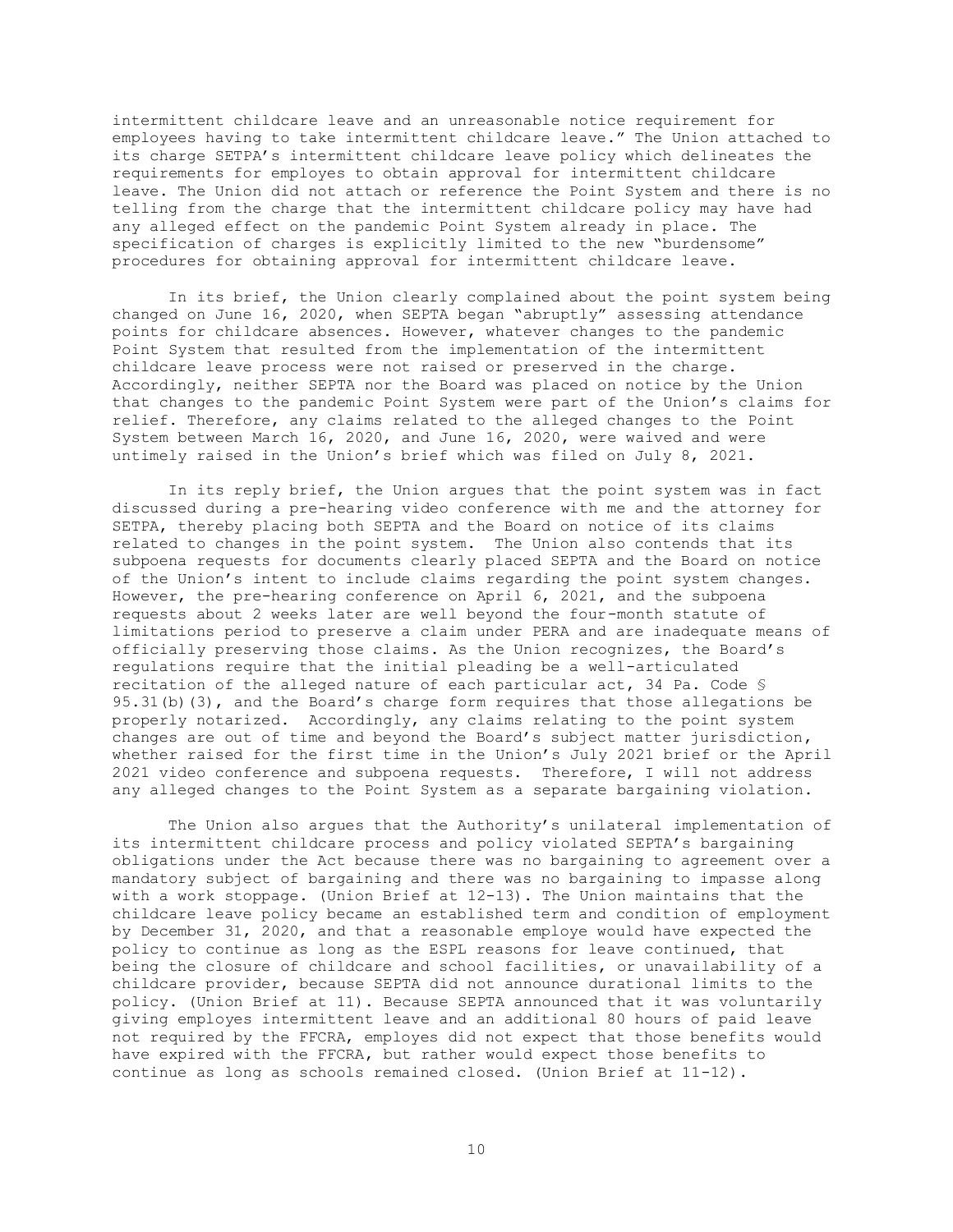SEPTA argues that it was not required to bargain over its compliance with the FFCRA and the process by which employes could apply for intermittent EFML childcare leave. SEPTA additionally contends that compliance with the FFCRA, which contained a sunset provision expiring on December 31, 2020, was inherently temporary and never became an established term or condition of employment. (Authority Brief at 18-22). SEPTA also posits that the Union's requested remedies are inappropriate because there is no evidence that any employes were negatively impacted by the Authority's alleged unilateral changes, where the FFCRA is no longer in effect and where Philadelphia area schools and childcare facilities have returned to in-person learning and care, rendering the continuation of the emergency changes moot. (Authority Brief at 23-24).

The Board has held that policies affecting the discretionary aspects or procedures of the FMLA (i.e., not statutorily mandated) are mandatory subjects of bargaining. Officers of Towamencin Township Police Department v. Towamencin Township, 52 PPER 75 (Final Order, 2020). The Board has also held that an employer may be excused from what would otherwise constitute a bargaining violation where the activity complained of was a reasonable means to fulfill the public employer's statutory duty to provide public services during an exigent circumstance not of its own creation. Pennsylvania State Troopers Ass'n v. Commonwealth of Pennsylvania, Pennsylvania State Police, 37 PPER 4 (Final Order, 2006). In Nazareth Borough Police Association v. Nazareth Borough, 40 PPER 51 (Final Order, 2009), the Board held that an exigent circumstance may constitute a defense to a failure to bargain charge where compliance with the collective bargaining agreement, interest award or other bargaining obligations would cause the employer to be unable to timely perform an essential public function. Nazareth Borough, 40 PPER at 212. *See also*, FOP, Lodge 24 v. City of Jeannette, 36 PPER 68 (Final Order, 2005).

Effective April 1, 2020, the FFCRA mandated that SEPTA provide emergency paid sick leave and emergency family medical leave for COVID related qualifying reasons, which included caring for a child whose school or childcare facility was closed or their childcare provider was unavailable for COVID related reasons. The FFRCA, however, did not mandate intermittent childcare leave, which SEPTA recognized in its own intermittent childcare leave policy. In this regard, the intermittent childcare policy and the processes contained therein were bargainable. Towamencin Township, supra. The question remains whether SEPTA's implementation of the policy was an emergency measure to ensure the continuing function of its operations without losing employes by keeping them safe and not subjecting them to possible discharge under its then existing policies.

As of June 16, 2020, SEPTA had already made accommodations for any employe to take leave without points for childcare purposes and the FFCRA did not mandate the provision of an intermittent childcare policy. SEPTA issued a notice, effective March 29, 2020, stating that "all sick call offs will be excused from the assessment of points under the Point System. Additionally, call offs by an employee to care for their child that resulted from a COVID-19 related school closing will also be excused." On June 8, 2020, SEPTA partially resumed the Point System. Under this iteration, SEPTA did not assess points against any employe who was sent home due to a temperature screening, who was using FFCRA leave (including sick leave for childcare), or using the SEPTA 80, which is the two weeks of pay provided by SEPTA in addition to the two weeks mandated by the FFCRA, EPSL.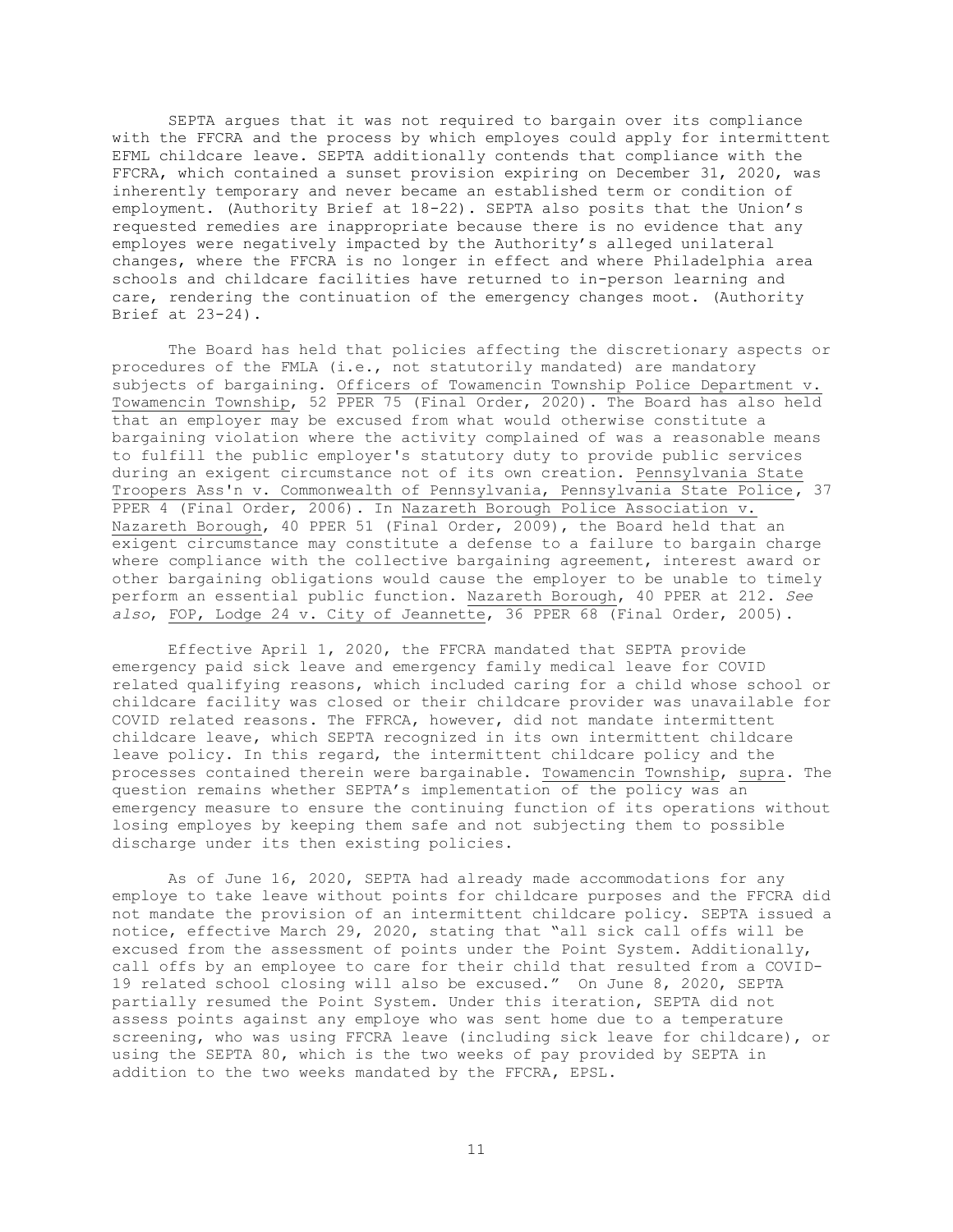When SEPTA implemented the intermittent childcare process on or about June 16, 2020, there was no threat of accumulating points, discipline or suffering discharge for employes calling off for childcare. The intermittent childcare policy allows employes, who personally need less than a full-time absence from work to care for their child, to husband their allotted paid and unpaid leave without exhausting it over the next six months or more. Clearly, based on Mr. Cuneo's November 13, 2020 letter, there were employes who exhausted their 12 weeks family and medical leave for childcare purposes by the fall of 2020. In June 2020, the process for obtaining intermittent childcare leave, however, did not rise to the level of an emergency, requiring the **immediate** protection of employes and the continuation of SEPTA's operation to justify not bargaining with the Union, especially after SEPTA changed the point system and after the FFRCA injected more leave time into the bank for employes.

Although SEPTA argues that the Union never requested bargaining over the intermittent childcare leave process, the burden is on the employer to seek out the Union and bargain before changing a mandatory subject of bargaining. Snyder County Prison Board v. PLRB*,* (Pa. Cmwlth. 2006) (stating that when a public employer seeks to make changes to wages, hours or working conditions, it has "a duty to seek out its bargaining counterpart and engage in good faith negotiations without prompting or prodding from the Union."); *see also*, International Association of Firefighters, Local No. 713 v. City of Easton, 20 PPER ¶ 20098 (Final Order, 1989) (noting that shifting the burden to the union would permit a public employer to avoid its statutory obligation to bargain changes regarding mandatory subjects, thereby forcing the union to bargain out from under a fait accompli which the employer has already implemented).

The normal remedy for a bargaining violation of unilaterally adopting a policy or procedure that affects leave is to order the rescission of the policy and restore the status quo ante. However, the Union does not wish to revert to a condition where there is no intermittent leave policy. The Union contends that the intermittent childcare leave policy became a term and condition of employment that SEPTA again unilaterally changed, as of December 31, 2020, when it rescinded the intermittent childcare leave policy and the FFCRA expired. The Union maintains that the childcare leave policy became an established term and condition of employment by December 31, 2020, and that a reasonable employe would have expected the policy to continue as long as the ESPL reasons for leave continued, that being the closure of childcare and school facilities, or unavailability of a childcare provider, because SEPTA did not announce an end to the policy at its inception. (Union Brief at 11). Because SEPTA announced that it was voluntarily giving employes intermittent leave and an additional 80 hours of paid leave not required by the FFCRA, employes did not expect that those benefits would have expired with the FFCRA, but rather would expect those benefits to continue as long as schools remained closed. (Union Brief at 11-12).

The Union did not rebuke the availability of intermittent childcare; rather it wanted to bargain a less burdensome process for qualifying for and attaining intermittent childcare for employes. In its amended charge, the Union alleged, in relevant part, that: "Subsequently, Respondent made various changes to the policy without providing Complainant with notice and an opportunity to bargain, including unilaterally rescinding the intermittent childcare leave, on or about December 31, 2020, after it had become an established term and condition of employment."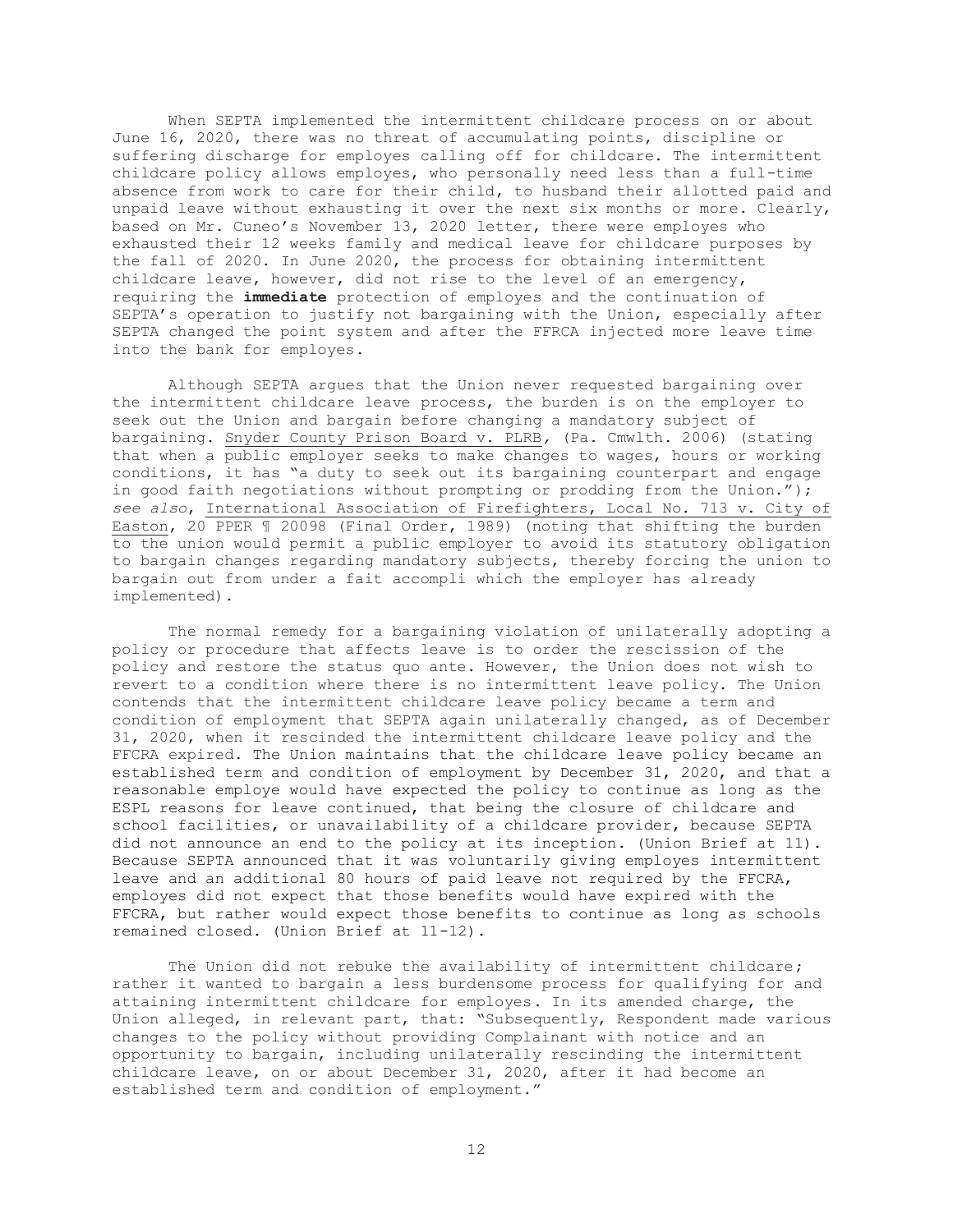However, the evidence on this record concerning the status of the intermittent childcare leave policy after the expiration of the FFCRA is in two places. First, there is Mr. Cuneo's January 19, 2020 letter. This letter states that, "With the expiration of the FFCRA on December 31, 2020, **SEPTA continues to allow employees to utilize leaves of absences to attend to childcare needs subject to approval by their manager**." (emphasis added). Also, Factual Stipulation No. 27 states: "Consistent with the FFCRA, SEPTA provided EPSL and EFML until December 31, 2020. SEPTA did not solicit, or receive, the agreement of Local 234 with respect to the statutory end of the FFCRA." Mr. Cuneo's January 19, 2021 letter and Stipulation of Fact No. 27 demonstrates that the ability to apply for and take intermittent childcare leave did not end when the FFCRA ended on December 31, 2020, and had not been rescinded when the Union filed its amended charge on March 17, 2021. However, although SEPTA continued to permit intermittent childcare leave, it does not continue to provide FFRCA mandated leave time for intermittent childcare leave, since the expiration of the FFRCA. Rather SEPTA permits the use of contractually provided leave for intermittent childcare leave.

Accordingly, the record lacks substantial evidence that SEPTA rescinded the policy permitting intermittent childcare, and that part of the amended charge is dismissed. The record does establish that after December 31, 2020, SEPTA no longer recognized the bank of allotted leave for the intermittent childcare leave policy that was funded or provided by FFCRA and the SEPTA 80 pay for intermittent childcare.

Although not properly bargained for with the Union, the voluntary intermittent childcare leave policy became a term and condition of employment that raised expectations of employes that they could continue to take intermittent childcare leave as long as schools were closed and childcare was unavailable, to prevent the exhaustion of their allotted time unnecessarily. The Union here likes the benefit of intermittent childcare leave but not the unilaterally imposed process. The intermittent childcare leave policy did not expire with the FFCRA, after raising employes' expectations while schools and childcare facilities remained closed. However, SEPTA did not terminate the intermittent leave policy and had modified the process to eliminate the two weeks' notice requirement for applying for the intermittent leave in favor of Union demands. The question is whether SEPTA had an obligation to continue funding the leave with ESPL and EFML time and money after the FFRCA expired.

To the extent that ESPL and EFML leave was given to employes who took intermittent childcare leave under the voluntary policy, that leave, a function of the FFRCA expired with the statute, and SEPTA is not required to provide more than contractually provided leave for post-December 31, 2020 intermittent childcare leave. ESPL and EFML were creatures of a statute, which from its effective date, was temporary. The statute was the umbilical cord supplying life to the benefits mandated by the statute. Those benefits therefore died with the statute and there is no reasonable expectation that the FFRCA mandated leave allotment or bank would survive the statute that supplied and required the extra leave time and pay. Since that leave was mandated by the FFCRA and was not voluntarily provided by SETPA, that leave did not become a term and condition of employment and expired with the statute. While employes reasonably expected that a voluntarily provided intermittent leave policy would become a term and condition of employment as long as school remained closed, the time and money funded by ESPL and EFMLEA was solely a creature of the temporary statute and employes had no such expectation. However, for the same reasons, the voluntarily provided SEPTA 80 paid leave must remain as a term and condition of employment that did not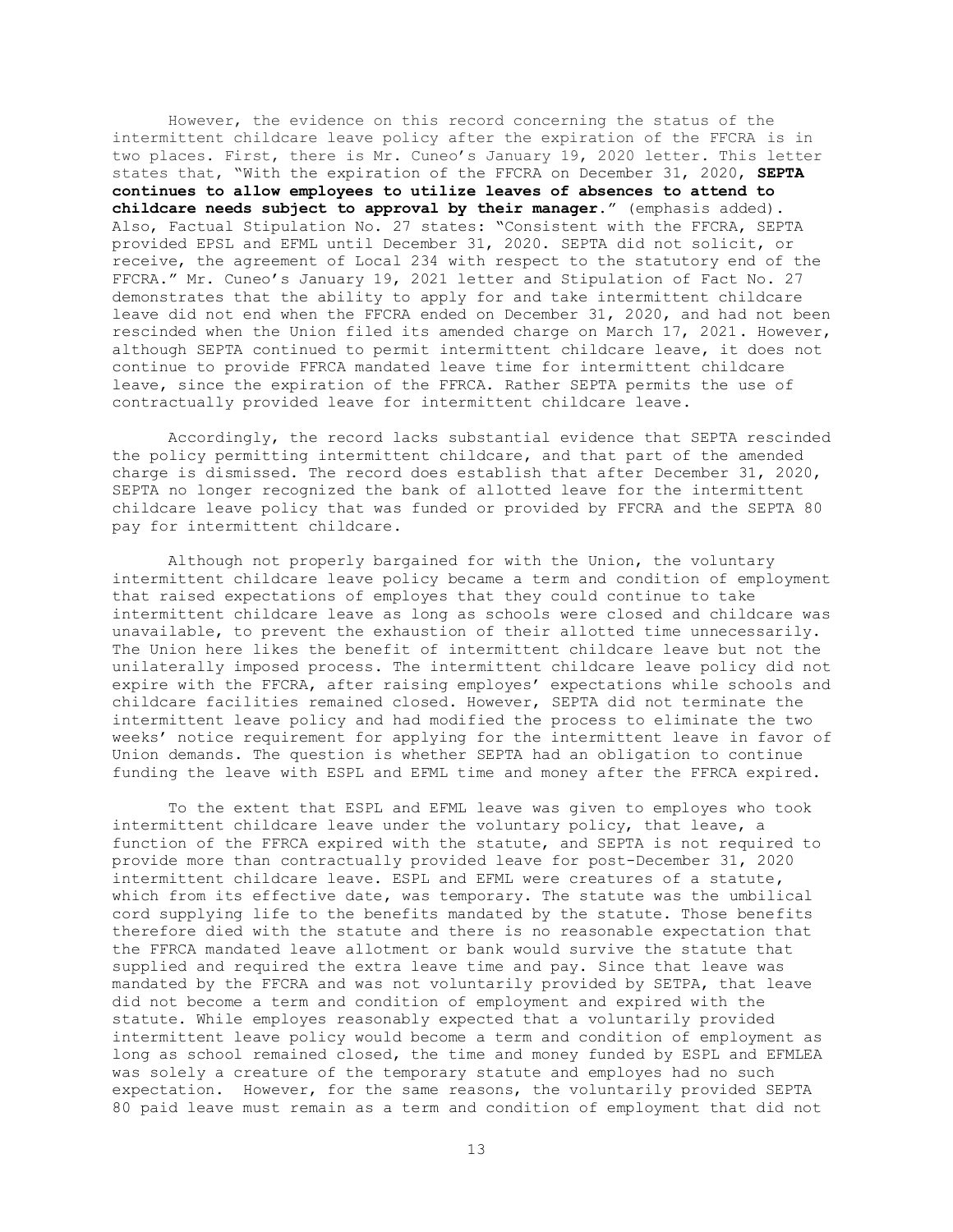terminate with the FFCRA. Employes taking or who have taken intermittent childcare leave post December 31, 2020, have and had an expectation to receive SEPTA 80 benefits for intermittent childcare leave.

SEPTA must retain the intermittent childcare leave policy until the schools reopen and childcare becomes available. SEPTA must also bargain with the Union, the process for applying and obtaining approval for intermittent childcare leave, although the allegedly burdensome notice requirement was ended in August 2020. Since the intermittent childcare leave policy does not, in itself, change entitlements to allotted leave under the CBA or the FFRCA, and because the parties agree that no employe was denied requested intermittent childcare leave, there is no remedy for the restoration of or granting of leave time or pay that the Union has established on this record, except for employes who may have been denied SEPTA 80 leave, while taking intermittent childcare leave.

SEPTA argues that schools and childcare facilities have reopened making the retention of the intermittent childcare policy moot. The record, however, does not establish that all schools and childcare facilities in the greater Philadelphia area are open or operating in the same way or the same level at which they operated before the pandemic. The record also does not establish that childcare providers are available to the extent they were available before the pandemic. It may take a long time for those levels to be reached. Therefore, SEPTA will have to maintain its intermittent childcare policy. In this regard, bargaining the process of applying for and obtaining intermittent leave, as complained of in the initial charge, is not moot.

Accordingly, the Authority has engaged in unfair practices in violation of Section 1201(a)(1) or (5) for not bargaining the process for intermittent childcare leave benefits under the original charge. The Union has sustained it burden of proving the amended charge limited to SEPTA 80 paid leave, but has not met its burden of proving the alleged recission of the intermittent childcare leave policy itself. SEPTA did not violate its bargaining obligations when it ceased funding intermittent childcare leave with time and money mandated by the FFRCA, after December 31, 2020.

#### **CONCLUSIONS**

The hearing examiner, therefore, after due consideration of the foregoing and the record as a whole, concludes and finds as follows:

- 1. The Authority is a public employer under PERA.
- 2. The Union is an employe organization under PERA.
- 3. The Board has jurisdiction over the parties hereto.
- 4. The Authority has violated Section 1201(a)(1) and (5) of PERA.

## **ORDER**

In view of the foregoing and in order to effectuate the policies of the Public Employe Relations Act, the hearing examiner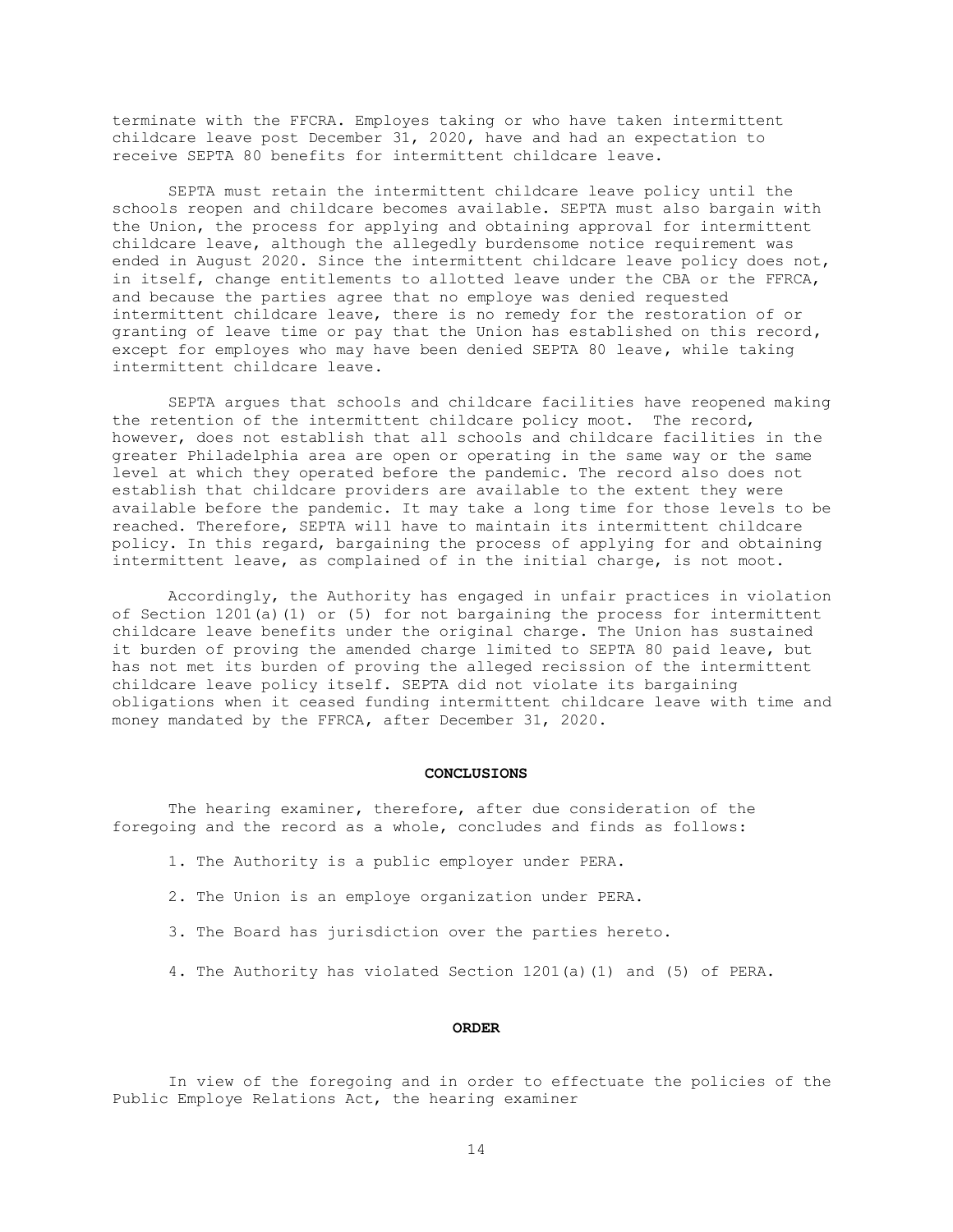## **HEREBY ORDERS AND DIRECTS**

that the Authority shall:

1. Cease and desist from interfering, restraining or coercing employes in the exercise of the rights guaranteed in Article IV of the Act;

2. Cease and desist from refusing to bargain collectively in good faith with an employe representative which is the exclusive representative of employes in an appropriate unit, including but not limited to the discussing of grievances with the exclusive representative;

3. Take the following affirmative action, which the hearing examiner finds necessary to effectuate the policies of PERA:

(a) Immediately bargain the process for applying and attaining approval for intermediate childcare leave and any future limitations on the program;

(b) Immediately reinstate SEPTA 80 time and pay for employes taking intermittent childcare leave after December 31, 2020;

(c) Immediately make whole employes by providing and paying for SETPA 80 time for those employes who took intermittent childcare leave after December 31, 2020, and did not receive SEPTA 80 time or pay;

(d) Post a copy of this decision and order within five (5) days from the effective date hereof in a conspicuous place readily accessible to its employes and have the same remain so posted for a period of ten (10) consecutive days; and

(e) Furnish to the Board within twenty (20) days of the date hereof satisfactory evidence of compliance with this decision and order by completion and filing of the attached affidavit of compliance.

#### **IT IS HEREBY FURTHER ORDERED AND DIRECTED**

that in the absence of any exceptions filed with the Board pursuant to 34 Pa. Code § 95.98(a) within twenty days of the date hereof, this decision and order shall be final.

SIGNED, DATED AND MAILED at Harrisburg, Pennsylvania, this sixth day of October 2021.

PENNSYLVANIA LABOR RELATIONS BOARD

JACK E. MARINO/S

## JACK E. MARINO, Hearing Examiner